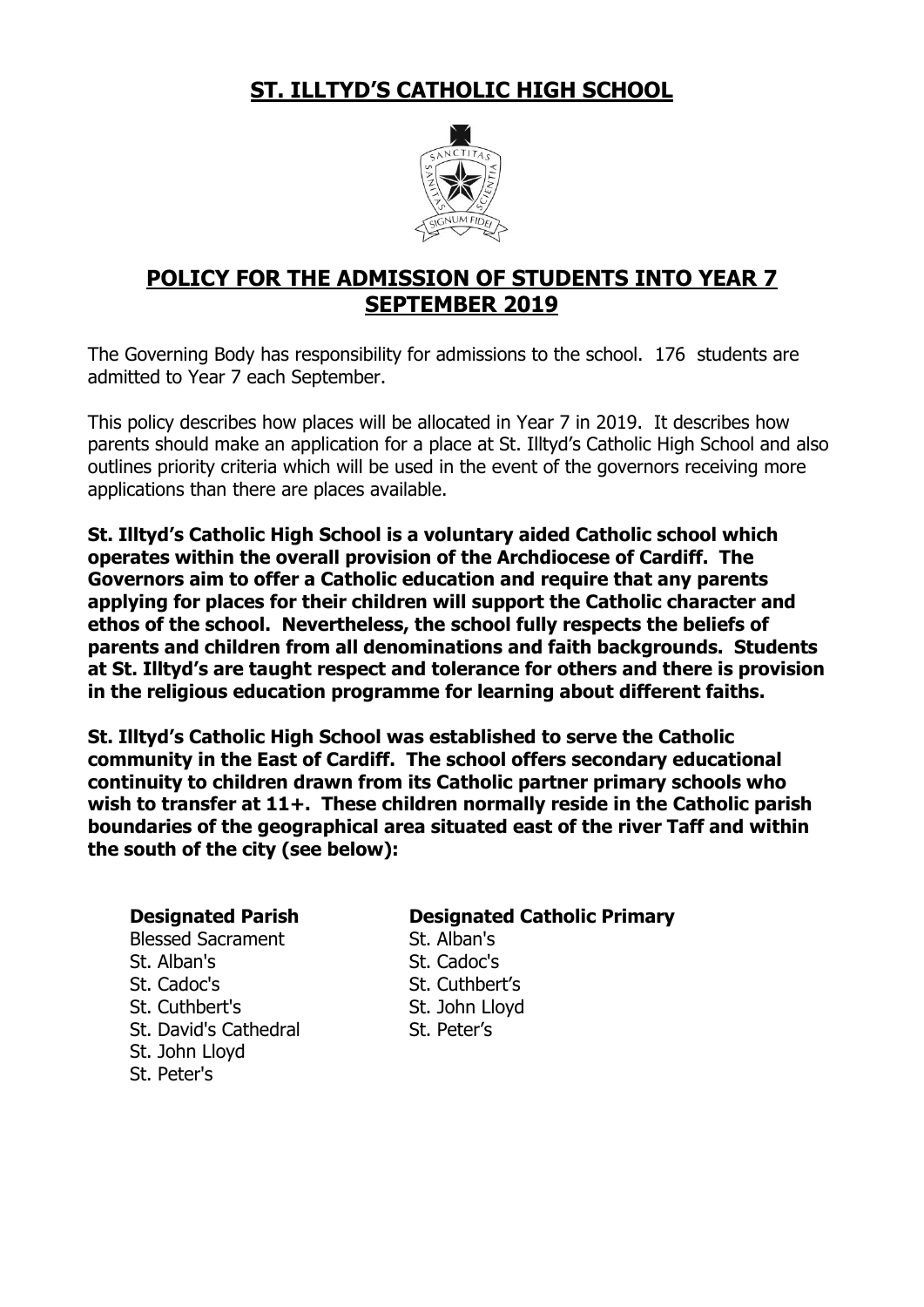# **Procedures for Admission**

### **All applications for places must be made on the school green application form. The Governing Body is the admissions authority and therefore responsible for the allocation of all places at St. Illtyd's Catholic High School.**

Priority is given to applicants whose forms are returned by the published deadline. If there are more applicants than places then late applications will be considered in accordance with the priorities in this policy and then placed onto a waiting list until September 30<sup>th</sup> 2019.

We want parents to make an informed choice about secondary school and we encourage families to visit our school in order to find out more about our learning at St. Illtyd's Catholic High School. However, your visit will not form part of the process of deciding which children will be offered a place.

The Governors will accept applications for entry to Year 7 in September 2019 on behalf of children born between September  $1<sup>st</sup>$  2007 and August 31 $<sup>st</sup>$  2008.</sup>

Mid year applications for any year group will be considered under the same policy and over subscription criteria.

# **Admissions Categories**

176 students will be admitted to Year 7 in September 2019. Where there are more than 176 applications, then 176 places will be allocated to the children of parents whose initial applications were received by the closing date. Applications will be considered in the following order of priority:

| <b>CATEGORY</b><br><b>NUMBER</b> | <b>DESCRIPTION</b>                          | <b>EVIDENCE REQUIRED</b>         |
|----------------------------------|---------------------------------------------|----------------------------------|
|                                  | Looked After Children (presently or         | Notification from Local          |
|                                  | previously)                                 | Authority                        |
| $\overline{2}$                   | Baptised Catholic children who attend a     | A copy of the Baptismal          |
|                                  | designated Catholic Primary School          | Certificate or notification from |
|                                  |                                             | the Church where baptised.       |
| 3                                | Baptised Catholic children who are not      | A copy of the Baptismal          |
|                                  | enrolled at a designated Catholic Primary   | Certificate or notification from |
|                                  | School                                      | the Church where baptised.       |
| $\overline{4}$                   | Baptised Catholic brothers or sisters of    | A copy of the Baptismal          |
|                                  | pupils already in the school at the time of | Certificate or notification from |
|                                  | determination and who will be pupils at the | the Church where baptised.       |
|                                  | time the applicant commences at the school. |                                  |
| 5                                | Baptised Catholic children residing in the  | A copy of the Baptismal          |
|                                  | catchment area                              | Certificate or notification from |
|                                  |                                             | the Church where baptised.       |
| 6                                | Other baptised Catholic children            | A copy of the Baptismal          |
|                                  |                                             | Certificate or notification from |
|                                  |                                             | the Church where baptised.       |
|                                  |                                             |                                  |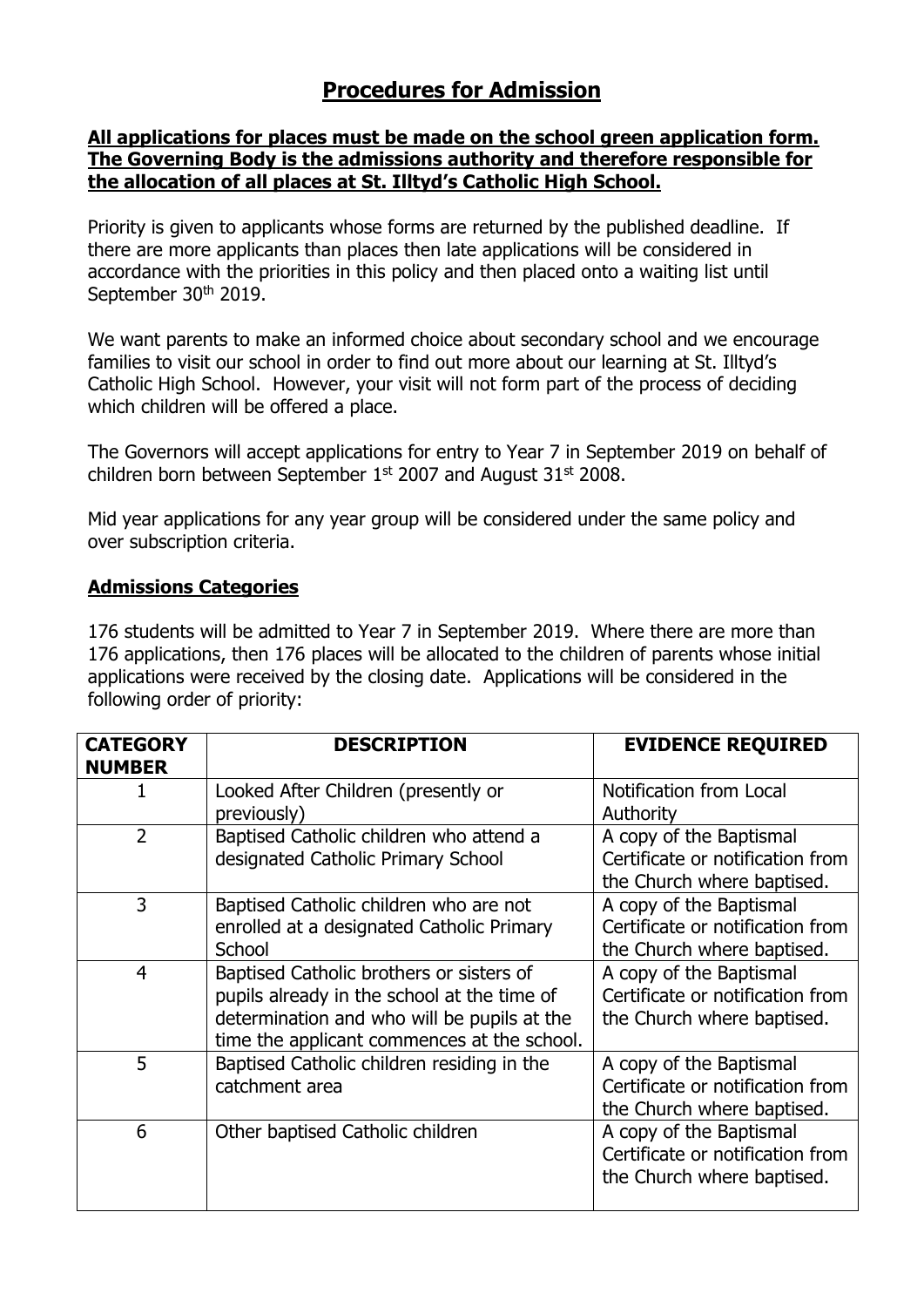| 7  | Children of other denominations, who have<br>a sibling on roll as of 1 <sup>st</sup> September 2019           | Name and form group of<br>sibling.                                                             |
|----|---------------------------------------------------------------------------------------------------------------|------------------------------------------------------------------------------------------------|
| 8  | Non-Catholic children who attend a<br>designated Catholic Primary School.                                     | Confirmation from primary<br>school                                                            |
| 9  | Children of other Christian denominations<br>whose parents attend a church.                                   | Evidence in writing of practice<br>of worship from a Priest,<br>Minister or recognised Pastor. |
| 10 | Children from a non-faith background whose<br>parents wish them to be educated in a<br>Roman Catholic School. | Letter written by parent/carer<br>stating reason for application                               |

11. The governors may admit any child without regard to the above criteria (but not so as to give priority over any applicant in category 1) whose application shows exceptional medical reasons. Evidence in statement form supported with any documents such as a medical report or letter in support from a doctor or other health or social services professional must be supplied with the application. The application shall explain why St. Illtyd's is most suitable and describe the difficulties if required to attend a different school.

\* In all categories a copy of the birth certificate must be provided.\*

# **Notes**

In the event that there are more applicants than places available within a category, the direct distance of the child's home to the school will be the determining factor. Distance will be measured by GPS information available at the time from the front door of the child's home address (including flats) to the main entrance of the school.

If there are more applicants than places then those who are not admitted will be placed onto a waiting list until September 30<sup>th</sup> 2019. Order on the waiting list will be determined by the oversubscription policy.

In the case of children who are asylum seekers or refugees (where there may be no paper evidence of baptism or commitment to another denomination or faith) evidence may be sought from a relevant agency or otherwise.

For the purpose of this policy a "sibling" refers to brother or sister, half brother or sister, adopted brother or sister, step-brother or sister, or the child of the parent/carers partner, and in every case, the child should be living in the same family unit at the same address.

Parents who are not offered a place for their child have the statutory right to an appeal hearing before an independent panel. Parents wishing to appeal should do so by letter. The letter should be sent to the Clerk to the Governors within 14 days of notification of the decision not to admit.